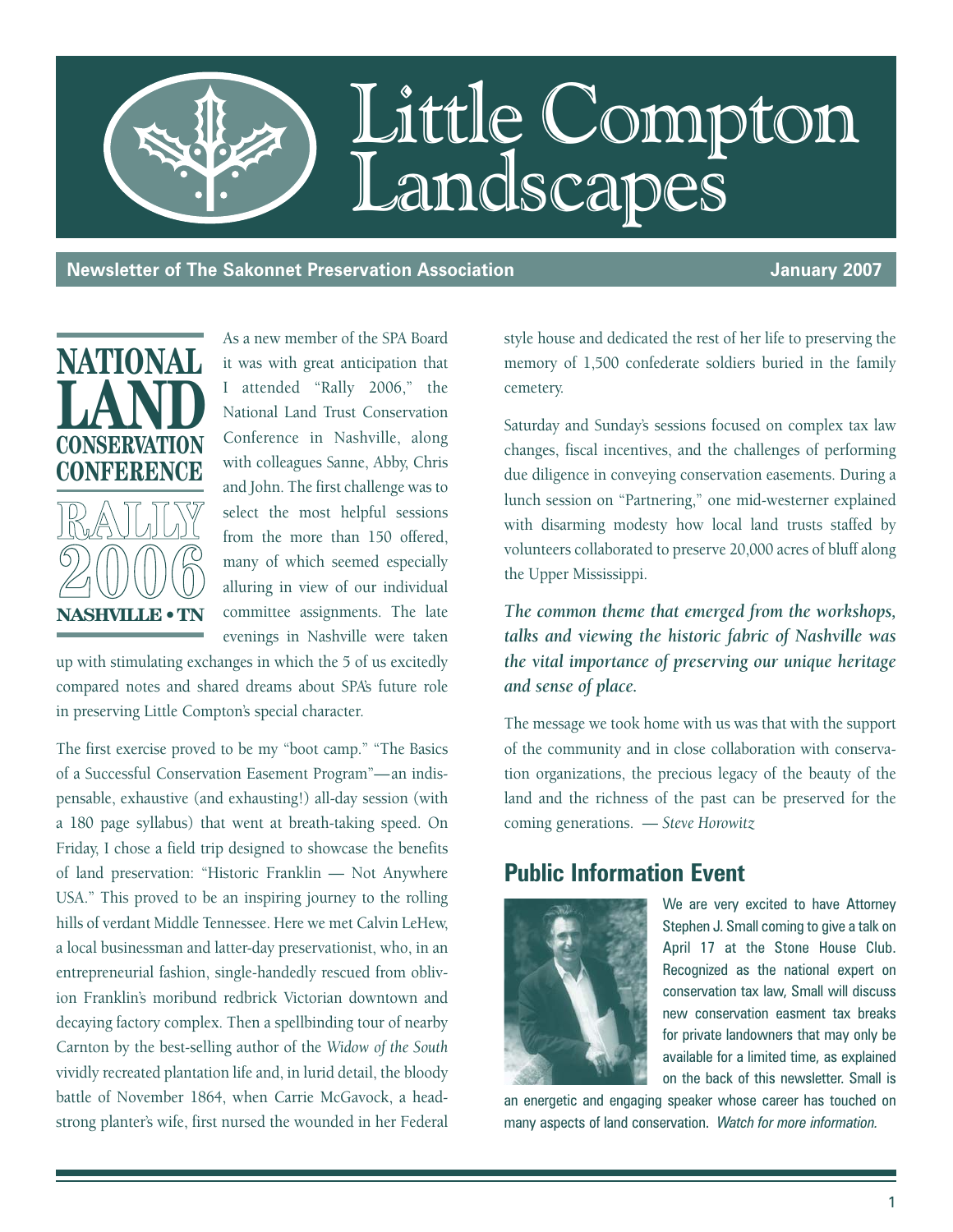

### Sakonnet Preservation Association

### **Officers**

Larry Anderson, Interim President Terry Tierney, Vice-President Jana Porter, Secretary Bob Wolter, Treasurer

### **Directors**

Abigail Brooks Chris Burns Rosemary Colt John Farr Steve Horowitz Piper Hawes Sheila Mackintosh Jana Porter Richard Ross Jack Selvaggio Heather Steers Gail Thacher Sarah Whitehead

### Advisors Council

Stetson Eddy David Borden Roger Greene Nick Long Karen Richmond

### Executive Director Sanne Kure-Jensen

Newsletter Editor Rosemary Colt

> **Design** Chris O'Toole

### **SPA**

P.O Box 945 Little Compton RI 02837 Phone/fax: 401-635-8800 Office: 7 South of Commons

## *Letter from the Executive Director*

*To the hundreds of Little Compton residents and visitors who have supported Sakonnet Preservation Association's mission again this year, our warmest thanks. Your help has been critical in fulfilling SPA's mission of preserving the rural character and natural resources of Little Compton for the lasting benefit of the community.* 

### *Here are some of the many accomplishments made possible by generous donors this year:*

- *Thanks to generous landowners, a little over 251 acres have been preserved*
- 17 Stewardship Monitors trained at P.T. Marvell Preserve
- Four board members and the Executive Director participated in the National *Conservation Conference in Nashville, partially funded by grants from the Rhode Island Foundation and Land Trust Alliance*
- *Our first Executive Director was hired in April*
- *A New England Grassroots Environmental Fund grant helped us to defend wetlands*
- *Scott Millar of the DEM spoke on Conservation Zoning opportunities*
- *Geoff Dennis spoke on Little Compton's migrating birds*
- 18 books on conservation donated to Wilbur School Library

*Thanks again to those of you who helped us work towards our 2006 budget goal of \$75,000 in memberships and donations. If you haven't already made a contribution, please help us wrap up our Annual Appeal this winter by sending in your tax-deductible donation. Generous givers like you enable the SPA to preserve and steward Little Compton's precious open spaces.*

*Another important way you can help SPA is to share your interest in conservation with your friends and neighbors. Tell them about our accomplishments and the importance of land preservation in Little Compton. Together, we will continue our mission, tomorrow and in perpetuity. If you would like a membership package to share with a neighbor, please email me at ExDir.SPA@verizon.net or call the office at 401-635-8800.*

*Thank you for helping us preserve the magical meadows, wonderful wetlands and rural viewscapes of Little Compton.* 

**Sanne Kure-Jensen Executive Director**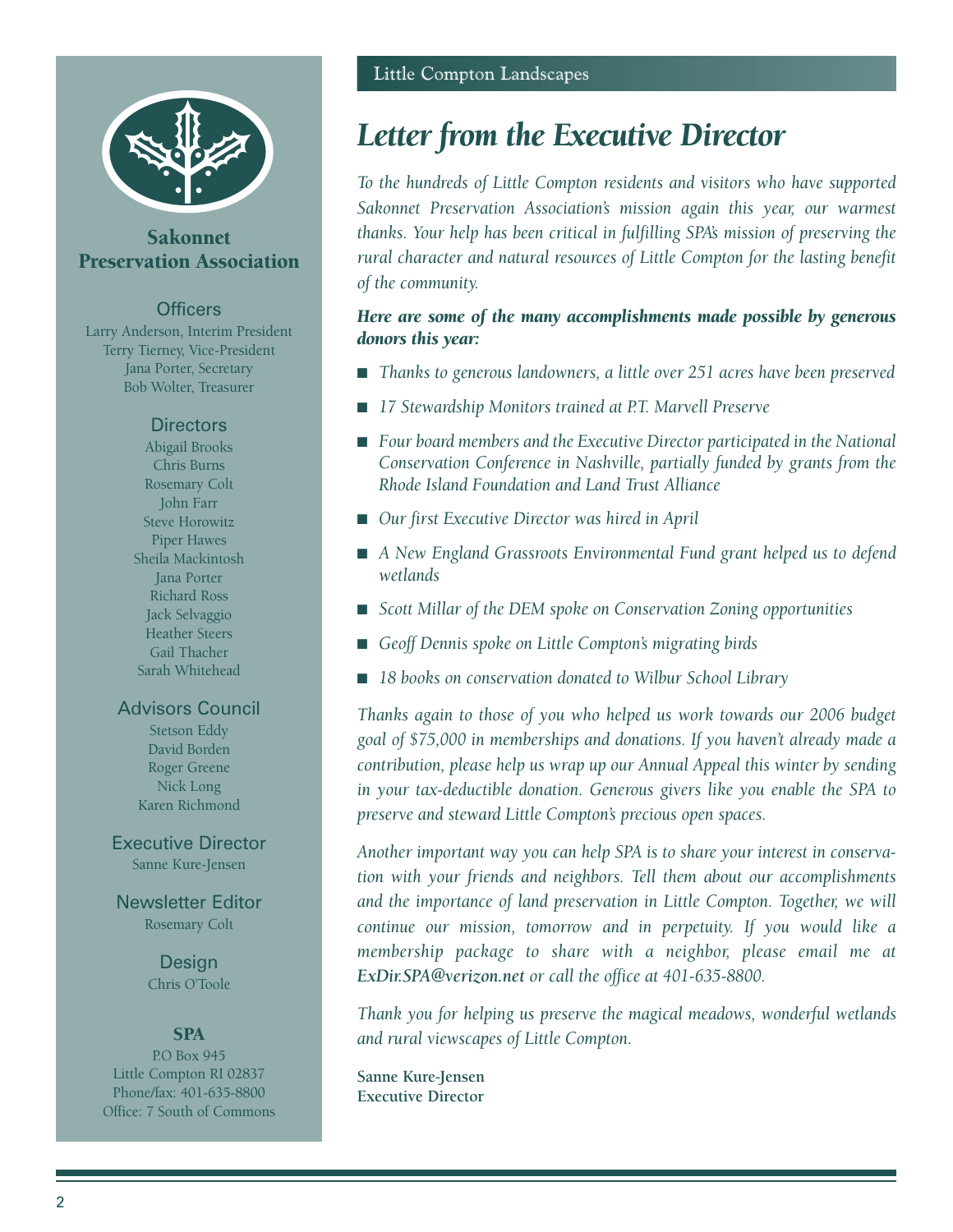## **The Importance of Land Stewardship**

When a land trust takes control of a property for conservation purposes, it makes a promise to the property donor to protect and maintain the land according to the agreements between the donor and the trust. No matter how carefully crafted a conser-

vation easement or agreement, it is only the beginning of the protection effort. The trust's ongoing commitment to monitor, defend and enforce the easement or agreement ensures the protection in perpetuity; this is land stewardship.

Sound stewardship includes a clear, legally defensible deed that addresses the concerns and wishes of both the donor and the trust. A specialist, such as a conservation biologist, studies the land and pro-

duces a document called the Baseline Document Report. This report documents the land's conservation values, including all ecological, scenic, geological, and other property features. It comprises detailed maps and surveys showing boundaries, road, trails, buildings, streams, etc. Photographs, both aerial and ground, showing the land's condition, allow the monitors to track future changes. Often a management plan for the property is also produced at this time.



*Stewardship Monitors training at the P.T. Marvell Preserve in October 2006.*

These reports provide the basis for land protection, which is carried out by monitoring the property. The Sakonnet Preservation Association (SPA) trains its monitors who inspect each of the trust's properties at least once a year. They study the

> documentation, communicate with the landowners in the case of an easement, and then walk the property. This inspection determines if any changes have taken place inconsistent with the easement. The monitors record any violations and/or changes on the property in a report that is filed along with the other documentation for the property, all of which is copied and stored in safe, fireproof locations. Any violations are taken to the Executive Committee of

the SPA Board of Directors, which is responsible for addressing them. The SPA also maintains its property by mowing fields, controlling invasive species, picking up trash, etc.

Thus land stewardship comes with a cost, and so the SPA has set aside funds to cover the expense of documenting, monitoring, and maintaining the land. It also has set aside funds to address violations, which in extreme situations could include legal action. — *John Farr*



### Sakonnet Preservation Association

YES, I WOULD LIKE TO BECOME A NEW MEMBER. *Enclosed is my tax deductible membership contribution.*  \_\_\_ Individual Member \$20 Family Member \$25 Sustaining Member \$35 Patron \$100 Sponsor \$500 Benefactor \$1,000 Special Gift  $\qquad$  \$

| <b>Sakonnet Preservation Association</b><br>P.O. Box 945, Little Compton, RI 02837<br>Phone/Fax: 401.635.8800 |
|---------------------------------------------------------------------------------------------------------------|
|                                                                                                               |
|                                                                                                               |
|                                                                                                               |
| State $\frac{2}{\pi}$ Zip                                                                                     |
|                                                                                                               |
|                                                                                                               |
|                                                                                                               |
|                                                                                                               |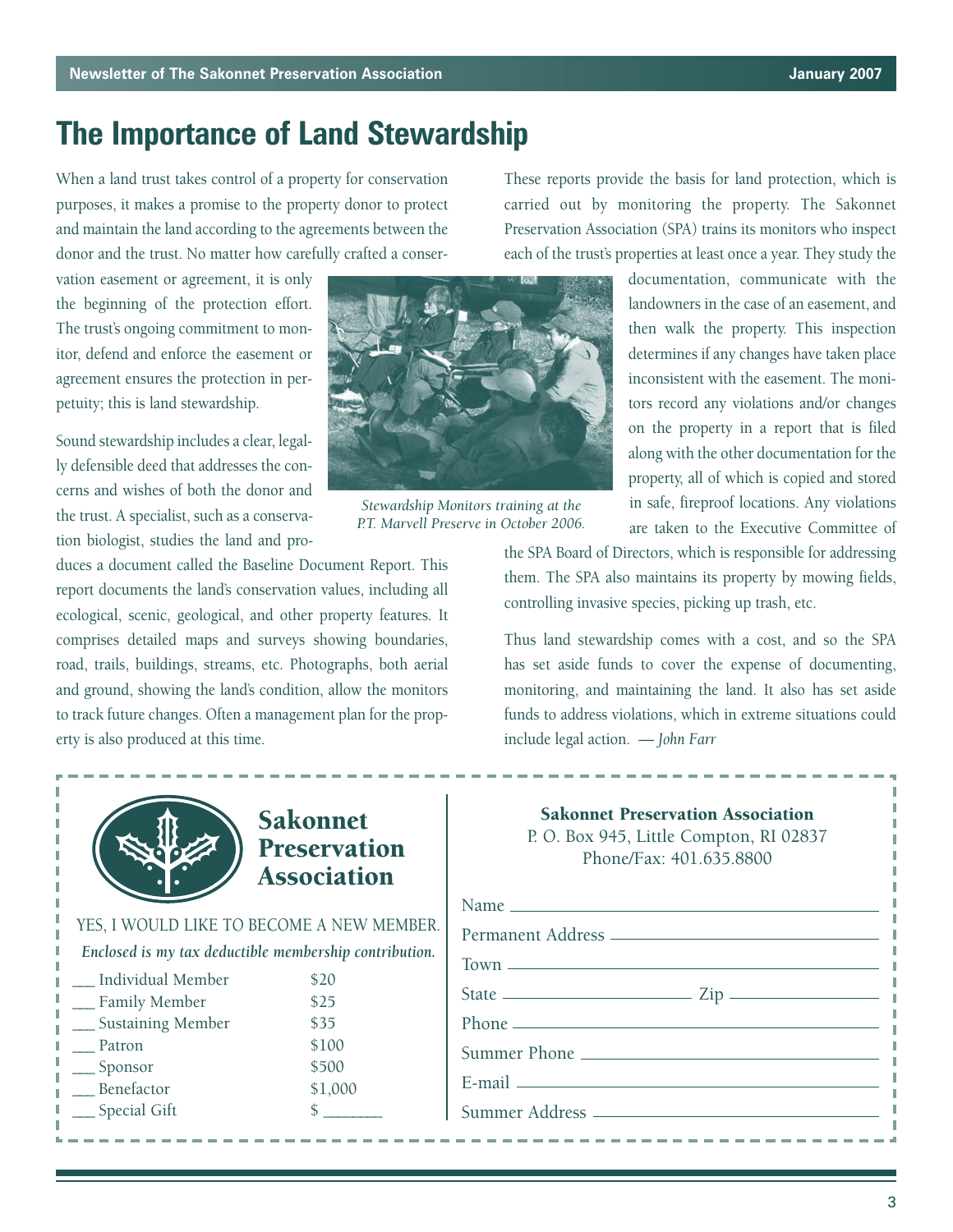# **Sakonnet "Memory Holes:" Traveling in T**

In July 1621, Edward Winslow and Stephen Hopkins, two leaders of the recently established Plymouth Colony, set out on the Pilgrims' first diplomatic mission inland. Their destination was the village of Sowams, in what is today Warren, Rhode Island, to meet with Massasoit, sachem of the Pokanoket Indians. Guided by the English-speaking Indian Squanto, they traveled first to the Indian village of Nemasket, fifteen miles inland from Plymouth, then south along the Taunton River to Mount Hope Bay, home territory of the Pokanokets, a Wampanoag tribe.



*Edward Winslow*

Along the way "the Englishmen learned that to walk across the land in southern New England was to travel in time," as author Nathaniel Philbrick writes in his deservedly best-selling recent book, *Mayflower: A Story of Courage, Community, and War*. On their trek from Plymouth to Sowams, Winslow

and Hopkins noticed the abundance of well-maintained circular holes, a foot deep, all along the well-traveled path. These small man-made pits were not just navigational waymarkers, they learned from their Indian companions, but mnemonic landmarks intended "to inform fellow travelers of what had once happened at that particular place so that 'many things of great antiquity are fresh in memory,"" as Philbrick writes. "Winslow and Hopkins began to see that they were traversing a mythic land, where a sense of community extended far into the distant past."

I read Philbrick's passage about the Wampanoag's "memory holes" with particular interest. In July 2005 I spent a stimulating day with the author, traversing Little Compton and Tiverton in search of sites related to some of the events and personalities he describes so vividly in *Mayflower*. Also accompanying us that day was Fred Bridge, a member of the board of directors of the Little Compton Historical Society and a keen student of local history (and an active SPA volunteer). I felt a certain kinship with Edward Winslow and Stephen Hopkins. Philbrick's fascinating observations challenged me to examine the historical dimensions of a familiar landscape through new eyes.

Philbrick had recently completed a draft of *Mayflower*, so he was traveling the region to test the geographical accuracy of his narrative. His book depicts the years between the Pilgrims' 1620 arrival in Plymouth and the 1676 conclusion of King Philip's War, the brief but bloody conflict when the English colonists effectively wrestled the region's lands from the Native Americans of southeastern New England. The events of three-plus centuries ago, especially those of King Philip's War, were fresh in his mind as we toured the local landscape.

Our explorations focused on two local figures who figure prominently in *Mayflower*, Benjamin Church and Awashonks. Church, the original English settler of Sakonnet, is the protagonist of Philbrick's chronicle. An Indian-fighter with a conscience — at least by Philbrick's sympathetic portrayal —

he recognized the humanity of his Native American adversaries, even as he captured and killed them. Awashonks, "squaw sachem" of the Sakonnets, the local Wampanoag tribe, struggled to balance her loyalties between neighboring tribes and Church, with whom the Sakonnets had developed friendly relations. Finally, Awashonks



*Captain Benjamin Church*

and the Sakonnets cast their lot with Church. That alliance, according to Philbrick, represented the turning point of King Philip's War.

The three of us visited such places as Wilbour Woods, where Awashonks had maintained a settlement; Sakonnet Point; Treaty Rock Farm, site of the parley between Church and Awashonks; the monument on West Main Road marking the site of Church's second Little Compton home; and the stretch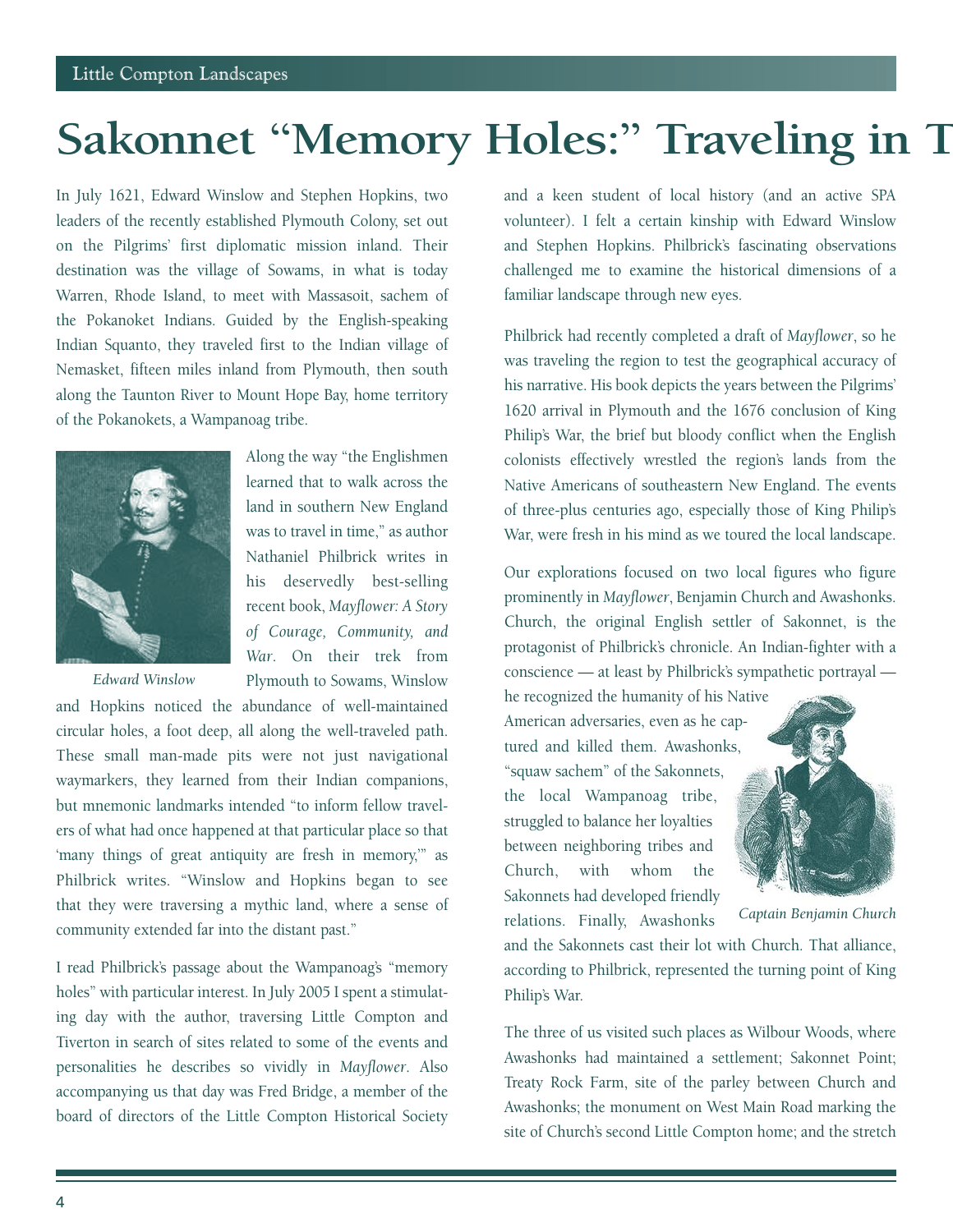# **Time across the Little Compton Landscape**

of West Main Road further north, near the Friends Meetinghouse, where the aged, corpulent Church in 1718 was thrown from his horse, an accident that led to his death.



*King Philip (Metacom)*

We prowled Punkatees Neck in Tiverton, trying to imagine the course of the "Pease Field Fight" in July 1675, when Church's small company of soldiers was drawn into a trap by local Indians. After a running skirmish, Church and his 20 men were pinned down by an estimated 300 Indians during a long, hot

afternoon, taking cover behind a stone wall near the shore while they awaited evacuation by boat. As bullets flew, two men at a time ferried by canoe to a sloop anchored offshore. Church, the last man to depart, sprinted straight into the Indians' gunfire to recover the hat and cutlass he had left near a well. Then, as he dove into the canoe, "a bullet grazed his hair while another splintered the wooden brace against which he'd nestled his chest, but he reached the sloop unscathed." As Philbrick related this swashbuckling story to Fred and me on the shore of the Sakonnet River, I almost expected to hear the crack of musket fire.

The conclusion of King Philip's War set the stage for development and settlement of the Sakonnet area by English colonists. Church was among the proprietors of the new town of Little Compton who began to divide the lands chartered by the Plymouth Colony and purchased from local Indians. The process of land division continued for almost three hundred years. Then, in the latter decades of the 20th century, a new set of concerns began to energize the community, altering and in some respects reversing the land-ownership trends set into motion in the 17th century.

By the 1960s and 1970s, "conservation," "environment," "ecology," and "preservation" had become new watchwords of public policy and private activism, nationally and locally. In Little Compton, private organizations like SPA, the Nature Conservancy, and the Audubon Society of Rhode Island became active in acquiring property for conservation purposes, as did public agencies such as the Little Compton Agricultural Conservancy Trust and the land-preservation departments of Rhode Island state government. Firmly established American traditions and principles of private property began adapting to new, hybrid legal forms of land ownership, such as development rights and conservation easements, in which property owners share rights and responsibilities with these private and public organizations. Locally, the cumulative result of this activity has been dramatic and swift, on the scale of historical events. Approximately 2,770 acres of Little Compton's entire land area of more than 13,800 acres are dedicated to some form of legally permanent conservation.



But these significant changes in land ownership and land management raise a new set of challenges for our own generation which will echo down the years. We can hope that the community will be a more peaceful place than the one depicted in

*Benjamin Church homestead site marker on West Main Road.*

Philbrick's intense and sometimes disturbing book. But will the efforts of today's conservationists result in a future landscape that resembles a theme park, frozen in time, representing the romanticized image of a community as it never really existed? Or will that landscape provide a dynamic, evolving environment where people of all sorts can live, earn a livelihood, and play? And what "memory holes" will we leave for our successor stewards of this terrain to discover and puzzle over, generations and centuries hence?

### *Larry Anderson*

*Interim President of the Sakonnet Preservation Association*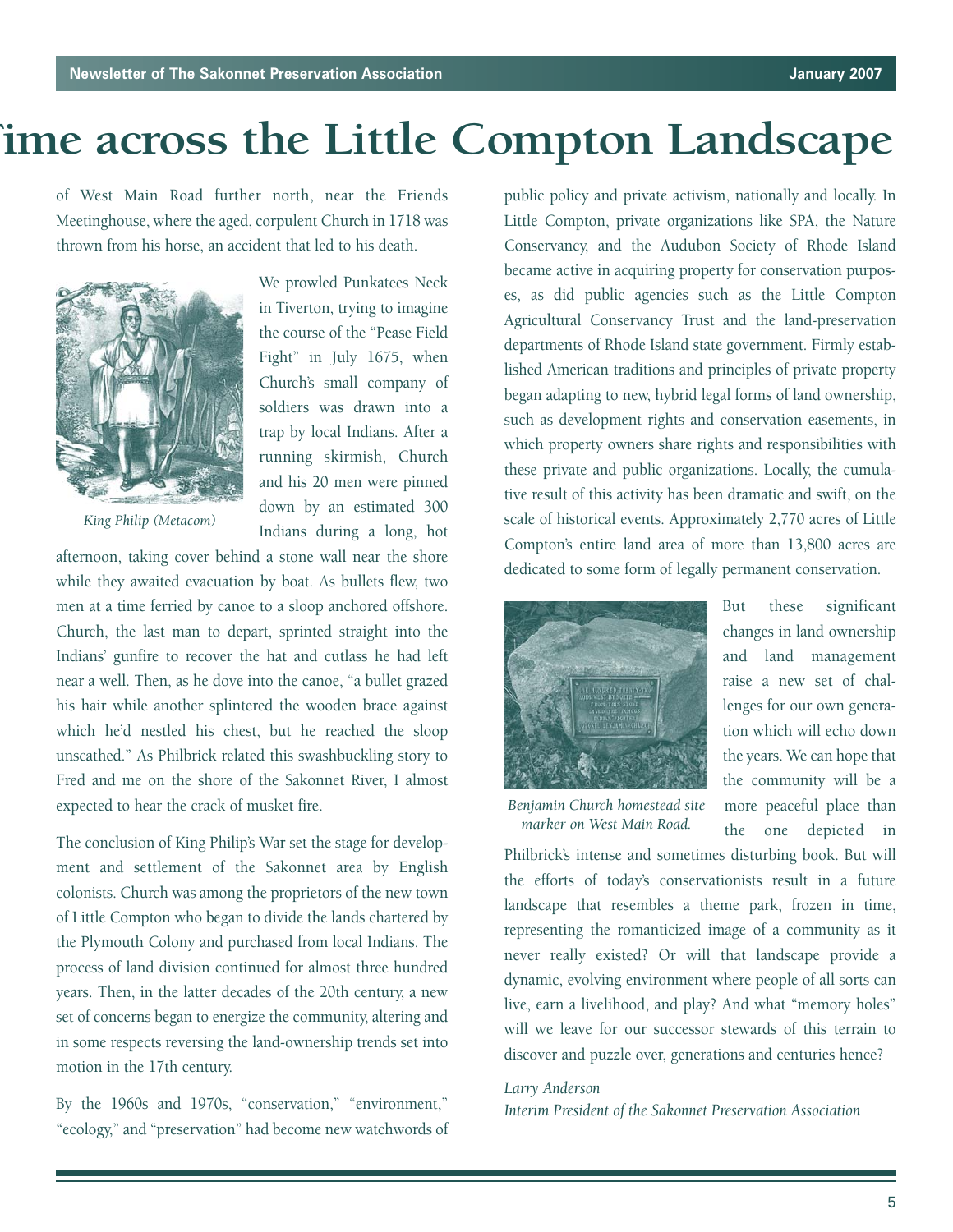## **2006 SPA Annual Meeting: A Year of Accomplishment, to the Tune of Bird Song**

Members and guests gathered at the Stone House on July 8th for the SPA's Annual Meeting. Outgoing President Heather Steers thanked Board members for their service and the 302 individuals and families who contributed to SPA this past year. She acknowledged the major gifts of 33 named donors and expressed appreciation for the work of the other Little Compton Land Trusts. She thanked Janet Espo, SPA's bookkeeper, for her service, and presented SPA's new executive director, Sanne Kure-Jensen. Ms. Steers reviewed the year's highlights, including the protection of 17.8 additional acres of land in Little Compton, bringing the total number of acres SPA either owns or holds the development rights to or a conservation easement on to 332. Donors of conservation easements this past year include Ted Truscott, Anne and Peter Ransom, Trina and Jeff Sherer, Adelaide Sherer Vander Salm and Sidney Tynan.

Ms. Steers described the national Land Trust Alliance's creation of an accreditation and training program designed in response to IRS and Congressional scrutiny of the land trust sector. The SPA Board voted in January to "commit to adopt LTA's new training curriculum in preparation for accreditation and to apply for accreditation when it is deemed appropriate." She announced that SPA paid The Nature Conservancy \$100,000 for its share of the purchase of the P.T. Marvell Preserve conservation easement and described new internal SPA policies.

Retiring Board members Alli Brady, Gerry Billings, Tuck Buffum, Karen Richmond and Nick Long were thanked and a motion was approved to appoint the following Board members for the upcoming year: Larry Anderson, Heather Steers, Terry Tierney, Sheila Mackintosh, Chris Burns, Abigail Brooks, Rosemary Colt, John Farr, Steve Horowitz, Piper Hawes, Jana Porter, Richard Ross, Jack Selvaggio, Gail Thacher, Sarah Whitehead and Bob Wolter. Nick Long and Karen Richmond have joined the Advisory Council. Officers are Bob Wolter, Treasurer, Jana Porter, Secretary, Terry Tierney, Vice President, and Larry Anderson, Interim President. Chris Burns,

Sheila Mackintosh and Abigail Brooks will also serve on the Executive Committee. Sheila Mackintosh thanked Ms. Steers for her years of service to the Board and for her contributions as President. Ms. Steers will continue to serve on the Board as a member of the Land Protection Committee.

The meeting was adjourned at 7:30 P.M., when master avian photographer and Little Compton resident Geoff Dennis presented a slide show of more than 160 species, many of them in his own backyard. It seemed especially fitting to celebrate our local birds at a gathering devoted to the appreciation and preservation of their habitat, the open spaces of Little Compton. — *Rosemary Colt*

## **Education Initiatives**

SPA continues to pursue different ways to offer or sponsor conservation education for local school children. Renewing our efforts from last school year, SPA has purchased additional outstanding nature books for the Wilbur & McMahon School. Encouraging children to appreciate their natural surroundings is one effective means of ensuring the future of land conservation. We hope that the more than 38 titles purchased will inspire novice naturalists to enjoy and respect the world around them. For a full list of the newly acquired books from the last 2 years, please contact the SPA office.



Another continuing project is SPA's participation in the school's Earth Day celebration. We will again be using our Ponderosa Pond property as the focus of the day's program. This year, however, the activity was motivated by a workshop, *Discovering*

*Cleaning up on Earth Day.* 

*Community Treasures through Questing*, attended by board members Piper Hawes and Sarah Whitehead at the 40th Annual New England Environmental Education Association Conference in September. The mission of NEEEA is to promote quality environmental education across New England in partnership with local environmental organizations.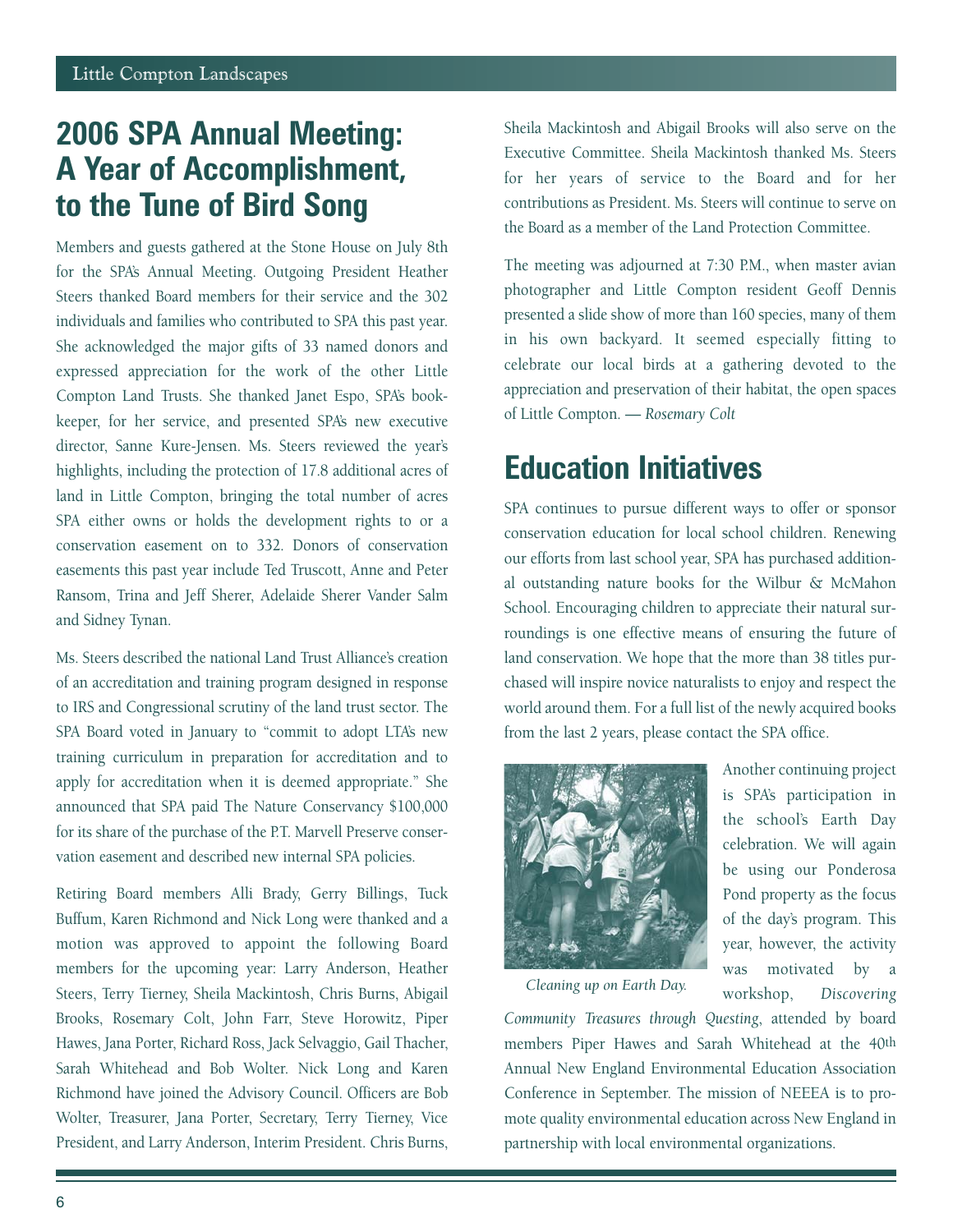

*Bringing history to life at the town cemetery quest.*

Questing was born out of a 150-year old English tradition called "letterboxing." In the adaptation highlighted in the workshop, children and adults work together to follow clues that lead to a community "treasure" such as a natural site (farms, wetlands, woods) or a cultural site (historic building,

cemetery). Each quest is made up of 3 parts — clues, which teach participants how to "see" a community story, a map guiding them to the particular "treasure," and a treasure box complete with a story about the site.

*The quests foster a sense of place and strengthen relationships between schools and the natural and cultural heritage of their communities, as well as building bridges across the generations by partnering children with community adults and civic groups.* 

The workshop has already led to two school quests done by 6th graders at the town cemetery and the Wilbor House led by Marjory O'Toole of the Little Compton Historical Society. In April we will lead



students on a quest to discover the distinct landscape and features of Ponderosa Pond. *Questing at the Wilbor House.*

In addition to this initiative, all 2nd grade students at the school will be traveling in May to the Rhode Island Audubon's Environmental Nature Center in Bristol for a program on *Life in the Wetland*. This hands-on outdoor field exploration in the Center's 28-acre wildlife refuge will help the students to understand the importance of wetlands to both humans and wildlife. The students will use nets and scientific equipment to examine the creatures of the wetlands. — *Piper Hawes*

## **Education Initiatives** *(continued)* **A New Land Donation**

It is always exciting when Sakonnet Preservation's Land Protection Committee hears from a property owner who would like to keep his or her land just as it is, whether it is woodland, pasture, wetland, or seaside. Cindy Sheldon wanted to do just that: preserve the rural character of her property off West Main Road. The lot contains holly trees, shad bush, blue flag, asters, as well as wobbly stone walls that weave through the swamp maples. Red-tail hawks floated overhead when I walked the property with her.

This December, Ms. Sheldon donated her 3.6 acre lot to the Sakonnet Preservation Association. The lot abuts several other protected properties. Bumble Bee Farm, for instance, was protected in 2001 by The Nature Conservancy and the Little Compton Agricultural Conservancy Trust. Stetson Eddy donated a lot to SPA in 1985 and another abutting lot in 2002. Contiguous protected properties such as these provide better habitat and undisturbed corridors for the birds, reptiles and mammals.

The Sheldon parcel is also close to the headwaters of Dundery Brook, the stream and watershed that flows to the Ponderosa, under Meeting House Lane, through Wilbor Woods and into Briggs Marsh. Protection of this watershed has always been a priority for SPA because Little Compton residents are totally dependent on water recharge areas and well water.

Ms. Sheldon's donation is another contribution by a generous citizen, helping to ensure that the town's character stays rural, its drinking water clean, and that plants, animals, and birds have sufficient living space.

We are so appreciative; thank you, Cindy.

— *Sheila Mackintosh*